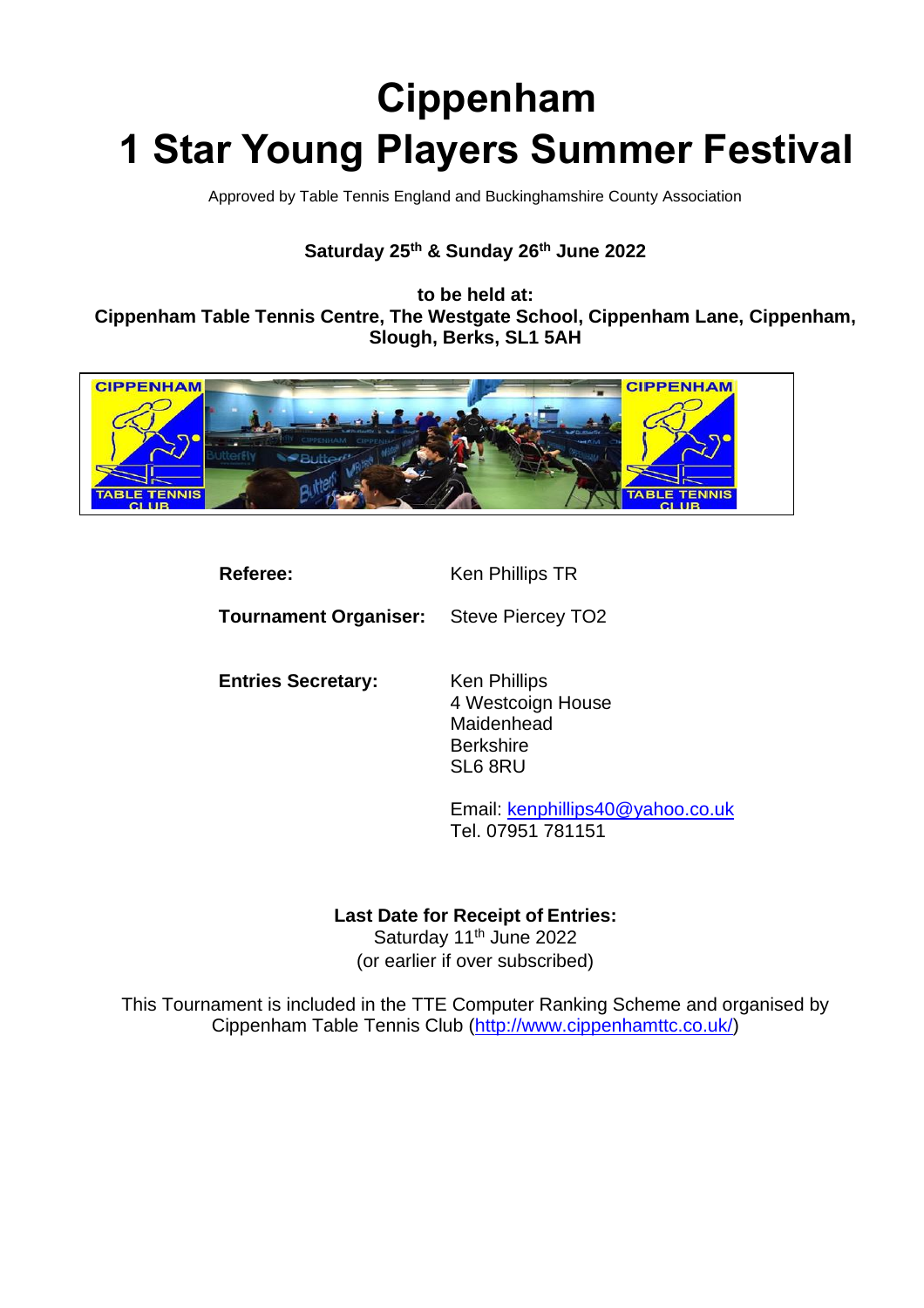## **THIS SHEET IS TO BE RETAINED BY THE ENTRANT FOR INFORMATION**

## **TOURNAMENT REGULATIONS**

- 1. Every entrant must be affiliated as a Complete Member or be a member of another National Association in membership of the ITTF.
- 2. TTE Regulations Part A (Regulated Competitions) and Part B (Tournament Regulations) apply to this tournament.
- 3. ITTF Regulations for International Competitions apply to this tournament except where otherwise specified in TTE Regulations Part A or B or in this form.
- 4. Completion and submission of this Entry Form signifies agreement by the entrant to the conditions of the competition including any variations of the ITTF regulations.
- 5. All players may be required to umpire at least one knockout match (loser stays to umpire) in each event entered and also in group matches. Please check with the Referee that all umpiring duties have been fulfilled before leaving.
- 6. Groups of 3 or 4 players followed by championship and consolation knock-out competitions.
- 7. In a group or "round robin" competition each member of the group shall compete against every other member. Two match points will be awarded for a win, one for a loss in a played match, and zero for an un-played or uncompleted match. The ranking order shall be decided primarily by the number of match points gained. If at the completion of the group two or more members of the group have gained the same number of match points the equality shall be resolved as per ITTF Regulation 3.7.5.
- 8. All matches will be the best of five games; each game will be up to eleven points.
- 9. Rackets will conform to ITTF Regulation 3.2.1.3.
- 10. Playing clothing shall consist of a shirt and shorts, trousers, leggings or skirt, or a one-part sports outfit, socks and playing shoes; a sports hijab may also be worn. Other garments shall not be worn during play except with the permission of the referee. ITTF 3.2.2.1 amended. The main colour of a shirt, shorts, trousers or skirt, other than sleeves and collar of a shirt, shall be clearly different from that of the ball in use. ITTF 3.2.2.2 amended.
- 11. At the discretion of the Referee competitors will be permitted to practice on match tables not in use. Dedicated practice tables will not be available.
- 12. No competitor or official shall engage in betting on players or matches.
- 13. Decisions on points of fact by an Umpire appointed by the Referee shall be final. The Referee's decision shall be final on points of law, in any dispute as to the interpretation of these Regulations and in any matter not covered by them.
- 14. Entrants who do not attend the tournament without a reason acceptable to the Referee may be reported to the Table Tennis England.
- 15. Doping shall not take place either before or during play. Doping control tests may take place
- 16. Completion and submission of this Entry Form signifies agreement by the entrant to the conditions of the competition, including any variations of ITTF regulations
- 17. Competitors will not be allowed to glue up within the confines of the Centre under any circumstances.
- 18. Scoring machines will be used for all matches.
- 19. Notification will be sent after the draw has been made, notifying competitors of the first match time for each event they have entered, provided they have provided an **email address.**
- 20. The organising committee reserves the right to refuse any entry.
- 21. Competitors in U19 Junior Events must have been born after 31st December 2002. Competitors in U17 Junior Events must have been born after 31st December 2004. Competitors in U15 Cadet Events must have been born after 31st December 2006. Competitors in U13 Cadet Events must have been born after 31st December 2008.
- 22. Trophies shall be awarded to the winner and runner-up of each event.

## **Directions to the Venue**

Exit M4 at J6 (Slough Central);

Take A355 north towards Slough;

At first roundabout, turn left into Cippenham Lane; the entrance to Westgate School is about 3/4 mile down Cippenham Lane on right.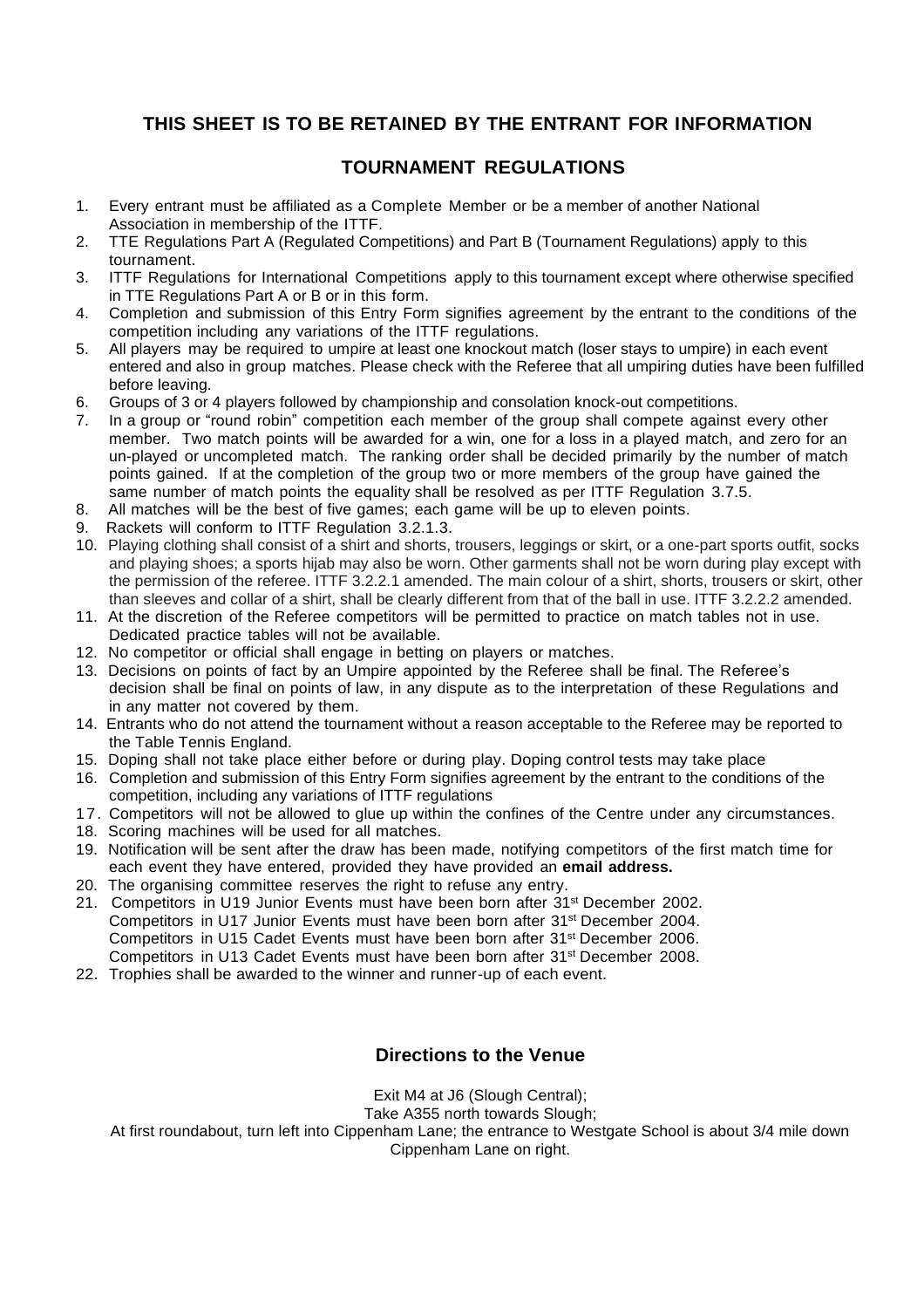## **ENTRIES**

Further copies of this entry form are available on the Cippenham Table Tennis Club website, <http://www.cippenhamttc.co.uk/events.html> or the Table Tennis England website, <https://www.tabletennisengland.co.uk/competitions/development-and-1-4-competitions/>

The entry form should be completed in **block capitals** using a ballpoint pen and should be sent to Ken Phillips, together with remittance and email address, by Saturday 11<sup>th</sup> June 2022. Entrants must sign the undertaking to "observe regulations, abide by the decisions of the Referee, and fulfil the schedule of play". **Unsigned entries will not be accepted.**

Cheques should be made payable to "**Cippenham Table Tennis Club**" and crossed "A/C Payee Only", or pay by bank transfer to Barclays Bank: sort code 20-97-09 account 53675378. The draw will take place on Saturday 18 th June 2022.

#### **No refunds of entry fees will be given after the draw has taken place**

Competitors will be notified of the times of their opening matches; at least 3 days' notice will be given.

#### **Entry Qualifications**

If it becomes necessary to restrict entries, priority will be given in order of receipt,

## **VENUE**

There is no charge for admission to the venue. Food and drinks and changing rooms are available at Cippenham Table Tennis Centre. Free car Parking is available at the Centre at owners' risk. Smoking is not allowed in any area of the venue.

## **PLAYING CONDITIONS**

Play will be on 11 Butterfly tables and nets with TIBHAR 40+sl white plastic balls, Minimum court size will be 9m by 4.5m enclosed by surrounds. Minimum height of playing area is 4.0m. Minimum height of the general fluorescent lighting is 4.0m with intensity 600 lux over the playing surface: Tarkett Compact 2.0 plastic floor over sprung wood base.

## **TABLE TENNIS ENGLAND RANKING SYSTEM**

All match results will be submitted for inclusion in the Table Tennis England ranking system. The entry fee includes a charge for the administration of this system.

## **PROVISIONAL PLAYING SCHEDULE**

The times given below are provisional and for guidance only. The Referee reserves the right to modify the programme in the light of entries received.

| Time | Saturday         | Time  | Sundav           |
|------|------------------|-------|------------------|
|      | 09:00 U13 events |       | 09:00 U17 events |
|      | 13:30 U15 events | 13:30 | U19 events       |

## **KAREN MITCHELL MEMORIAL FUND**

This is a fund created by Cippenham Table Tennis Club and the Mitchell family to provide financial support to any of the Club's younger players in need. The fund will benefit from 5% of the total fees from this tournament.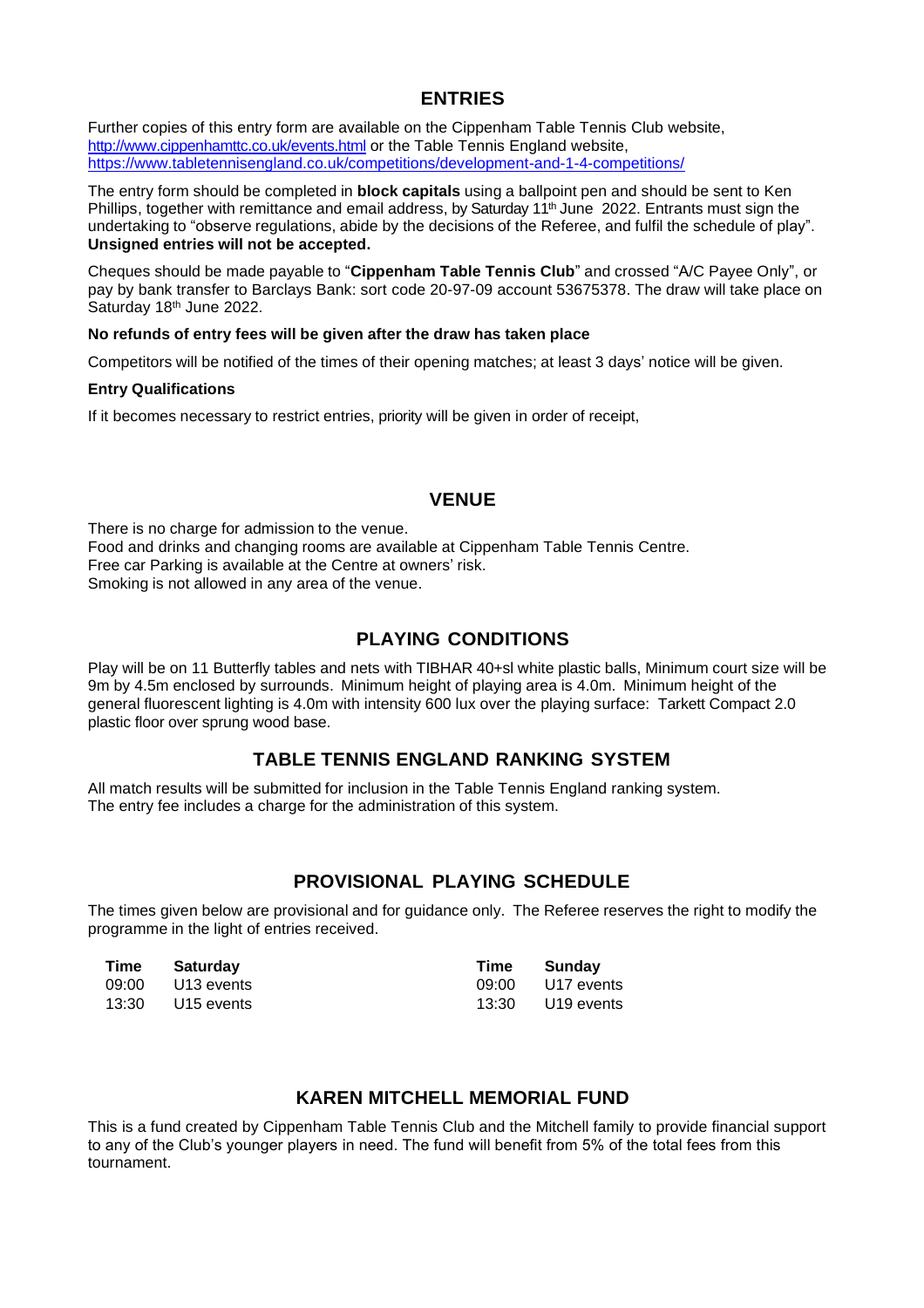## **Cippenham 1 Star Young Players Summer Festival - ENTRY FORM (2 pages)**

This form to be completed in block capitals using a ball point pen

Each player must complete a separate entry form and send with the remittance to Ken Phillips, 4 Westcoign House, Ray Park Avenue, Maidenhead, Berks, SL6 8RU, to arrive not later than **11 June 2022**. Entrants should retain a copy for information. All entrants must read the tournament regulations.

| Email Address (1 character per box, please) |  |  |  |  |  |  |
|---------------------------------------------|--|--|--|--|--|--|
|                                             |  |  |  |  |  |  |
|                                             |  |  |  |  |  |  |
|                                             |  |  |  |  |  |  |

(If none, name of directly affiliated club or, if applicable, "Directly affiliated individual") ………………..………………… County of Affiliation…...........................……………... Membership /Licence Number…................................................

| Event                                                       | <b>Tick</b>                | Boys/Girls |  | Number of<br>Events | Fee for no. of events<br>(including £1 per event)<br>TTE Ranking Levy) | Amount £ |
|-------------------------------------------------------------|----------------------------|------------|--|---------------------|------------------------------------------------------------------------|----------|
| Under 13's                                                  |                            |            |  |                     | £7                                                                     |          |
| Under 15's                                                  |                            |            |  | 2                   | £13                                                                    |          |
| Under 17's                                                  |                            |            |  | 3                   | £17                                                                    |          |
| Under 19's                                                  |                            |            |  | $\overline{4}$      | £20                                                                    |          |
|                                                             | <b>TTE Tournament levy</b> |            |  |                     | £2                                                                     |          |
| <b>Tournament Admin Fee</b>                                 |                            |            |  |                     | £1.50                                                                  | £3.50    |
| TOTAL FEE ENCLOSED (Cheque / Bank Transfer - please select) |                            |            |  |                     |                                                                        |          |

**PLEASE MAKE CHEQUES PAYABLE TO: Cippenham Table Tennis Club or pay by bank transfer to Barclays Bank: sort code 20-97-09: account 53675378**